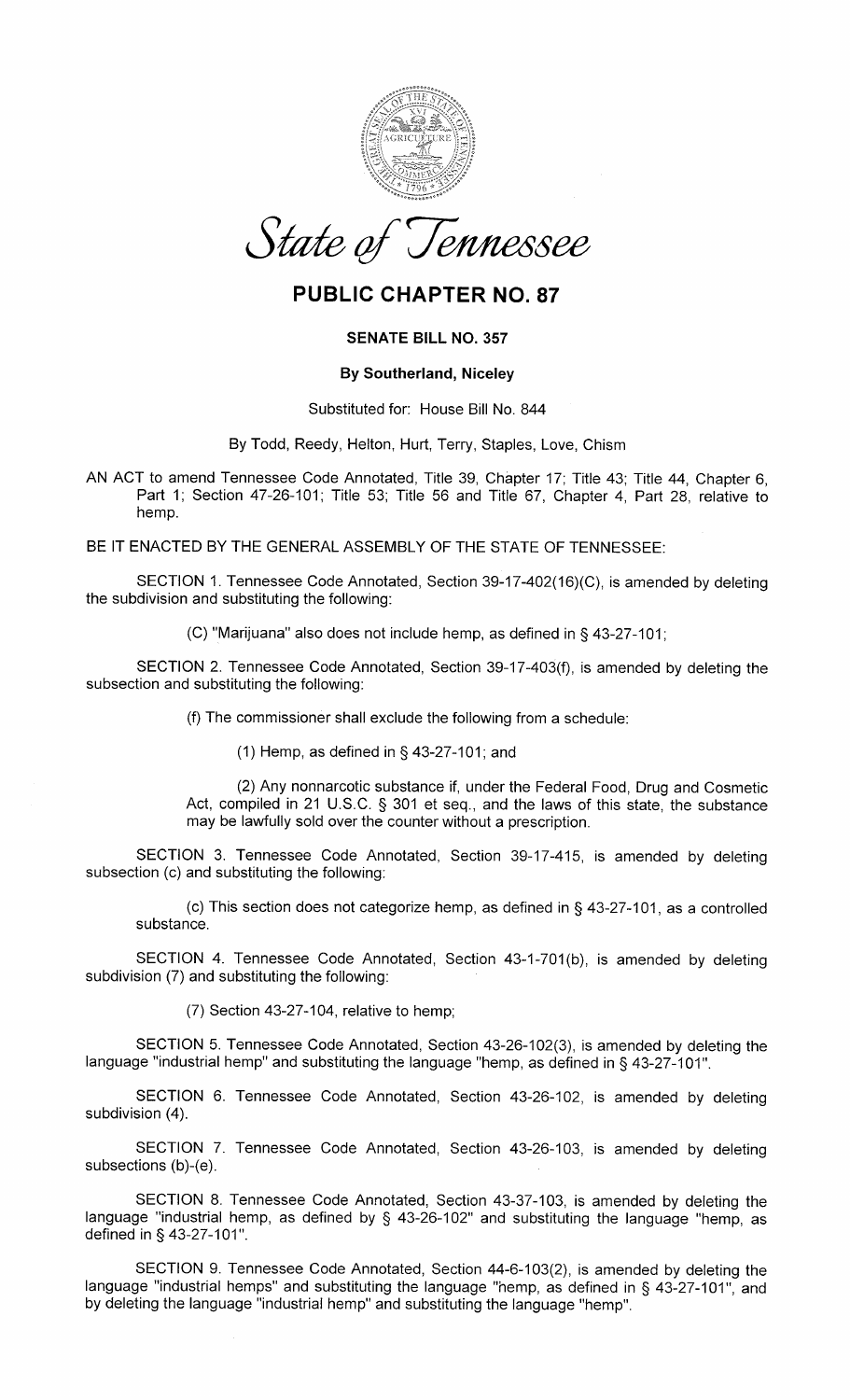SB 357

SECTION 10. Tennessee Code Annotated, Section 44-6-103, is amended by deletingsubdivision (11).

SECTION 11. Tennessee Code Annotated, Section 67-4-2802(7), is amended by deletingthe language "industrial hemp, as defined in § 43-26-102" and substituting the language "hemp, as defined in § 43-27-101".

SECTION 12. Tennessee Code Annotated, Title 43, is amended by adding the following as anew chapter:

43-27-101.

As used in this part

(1) "Commissioner" means the commissioner of agriculture;

(2) "Department" means the department of agriculture;

(3) "Hemp" means the plant cannabis sativa L. and any part of that plant, including the seeds thereof and all derivatives, extracts, cannabinoids, isomers, acids, salts, and salts of isomers, whether growing or not, with a delta-9 tetrahydrocannabinol (THC) concentration of not more than three-tenths of onepercent (0.3%) on a dry weight basis; and

(4) "THC" means delta-9 tetrahydrocannabinol.

#### 43-27-102.

(a) Any person who produces hemp in this state shall obtain an annual license fromthe department.

(b) ln order to obtain and maintain a hemp license, a person must:

(1) Submit to the department a description of all land on which the person produces hemp in this state, to include global positioning system coordinates andother information sufficient to identify the property;

(2) Submit to the department any other information prescribed by rules asnecessary for the efficient enforcement of this chapter;

(3) Consent to reasonable inspection and sampling by the department of theperson's hemp crop and inventory; and

(4) Not be convicted of a state or federal felony drug offense within theprevious ten (10) years.

(c) The department shall maintain all records that the department creates, or that are submitted to the department, for regulation of hemp in this state for a period of at least five(5) years.

### 43-27-103.

The following acts within this state are prohibited:

(1) Possession of rooted hemp by any person, other than a common carrier, without a valid license issued by the department;

(2) Possession of cannabis with THC concentrations greater than three-tenths of one percent (0.3%) on a dry weight basis;

(3) Failure to pay upon reasonable notice any license, sampling, or inspectionfee assessed by the department;

(4) Violation of this part or any rule promulgated under this part; or

(5) Willful hindrance of the commissioner or the commissioner's authorizedagent in performance of their official duties.

#### 43-27-104.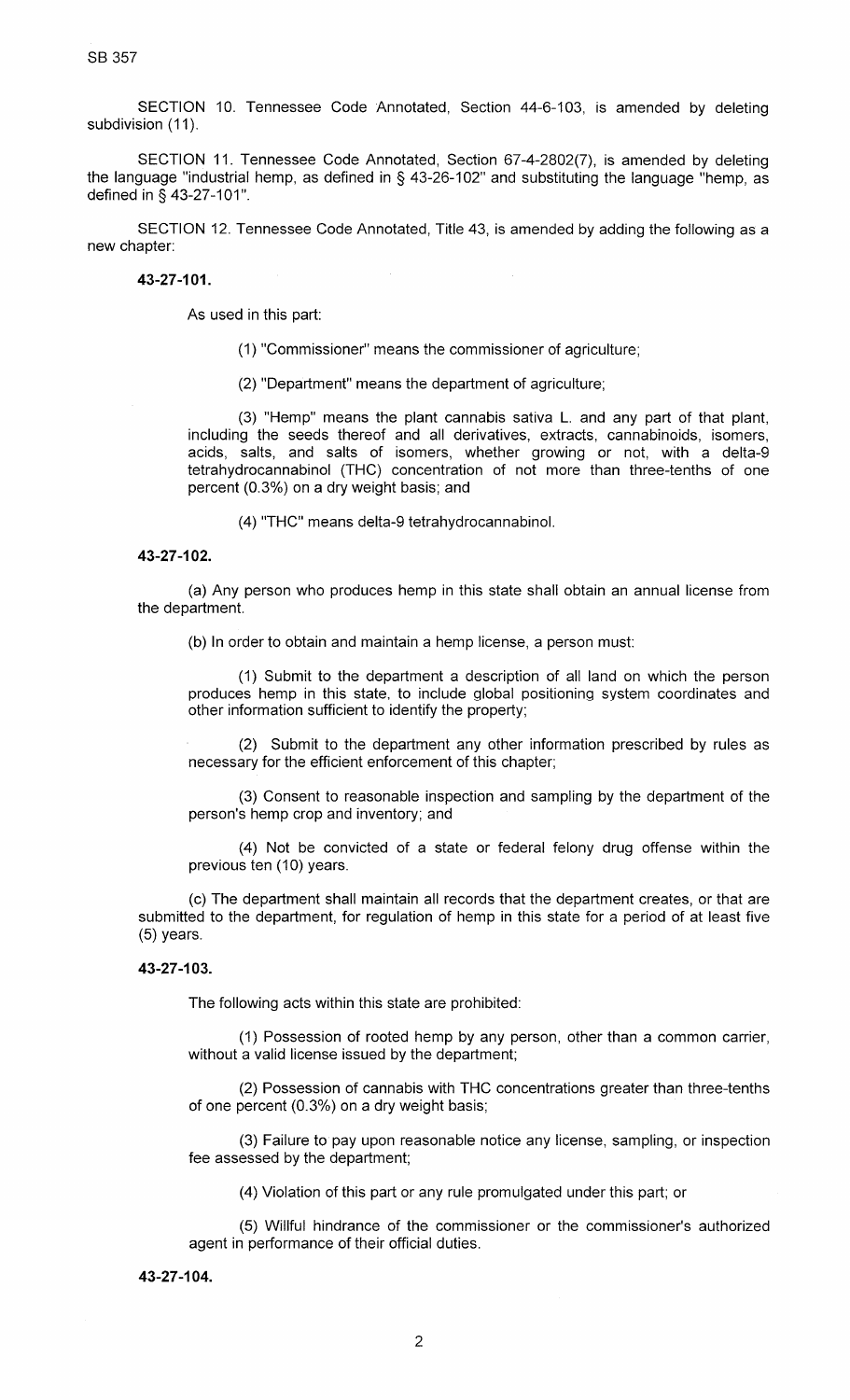(a) The commissioner is authorized to:

(1 ) Administer this part;

(2) Take all action necessary to obtain primary regulatory authority over the production of hemp in this state, as authorized by Section 297 of the Agriculturelmprovement Act of 2Q18 (Public Law 115-334);

(3) Promulgate rules in accordance with the Uniform Administrative Procedures Act, compiled in title 4, part 5, as necessary for regulation of hemp in accordance with the federal Agriculture lmprovement Act of 2O18 and as determinedby the commissioner to be necessary for the efficient enforcement of this part;

(4) Determine requirements for and issue licenses for the production of hempin this state;

(5) Deny or revoke licenses and issue civil penalties up to one thousanddollars (\$1,000) for each violation of this part or its rules;

(6) Establish reasonable fees for hemp licenses necessary to implement and administer a hemp program in this state on an ongoing basis. All revenue collected from fees established under this subsection (a)(6) must be used exclusively foradministration of a hemp regulatory program by the department;

(7) Require the maintenance or filing of records; and

(8) Enter during normal business hours any premises or conveyance of a person licensed under this part for purposes of inspection, sampling, and observationand copying of records required under this part.

(b) All rules promulgated by the department prior to July 1,2019, for regulation of industrial hemp are null and void immediately upon rules promulgated to effectuate this act taking effect. Within one hundred twenty (120) days of this act becoming law, the department shall promulgate rules necessary to effectuate the purposes of this part. The commissioner is authorized to file emergency rules under \$ 4-5-208 as necessary for compliance with thissubsection (b).

#### 43-27-105,

(a) The department shall enforce this part in a manner that may reasonably be expected to prevent production or distribution of cannabis with THC concentrationsexceeding three-tenths of one percent (0.3%) on a dry weight basis, including random inspections and sampling of hemp licensees to ensure compliance with this part and rulespromulgated under this part.

(b) The department shall sample and analyze hemp produced in this state and hemp products distributed in this state for THC concentrations, tested according to protocols prescribed by rule under this part. Departmental testing methods shall employ liquid chromatography tandem mass spectrometry, in a manner similarly reliable to postdecarboxylation, to determine a cannabinoid profile of samples tested, including their THCconcentrations.

#### 43-27-106.

(a) When the commissioner or the commissioner's authorized agent finds any cannabis or cannabis product to contain THC concentrations greater than three-tenths of one percent (0.3%) on a dry weight basis, the commissioner may issue either a written stop movement order or written destruction order for the plant or product, as appropriate to bestserve the public interest and purpose of this part.

(b) Any person who negligently violates this part or rules promulgated under this part is subject to administrative action by the department including denial or revocation of any license issued under this part; issuance of stop movement orders, destruction orders, andcivil penalties; and actions for injunction. Negligent violations of this part or rules promulgated under this part shall not be the basis for criminal prosecution of any person.

(c) Any person who violates this part or rules promulgated under this part with a culpable mental state greater than negligence shall be subject to prosecution under any applicable state or federal law. lf the department determines that a person has violated thispart or rules promulgated under this part with a culpable mental state greater than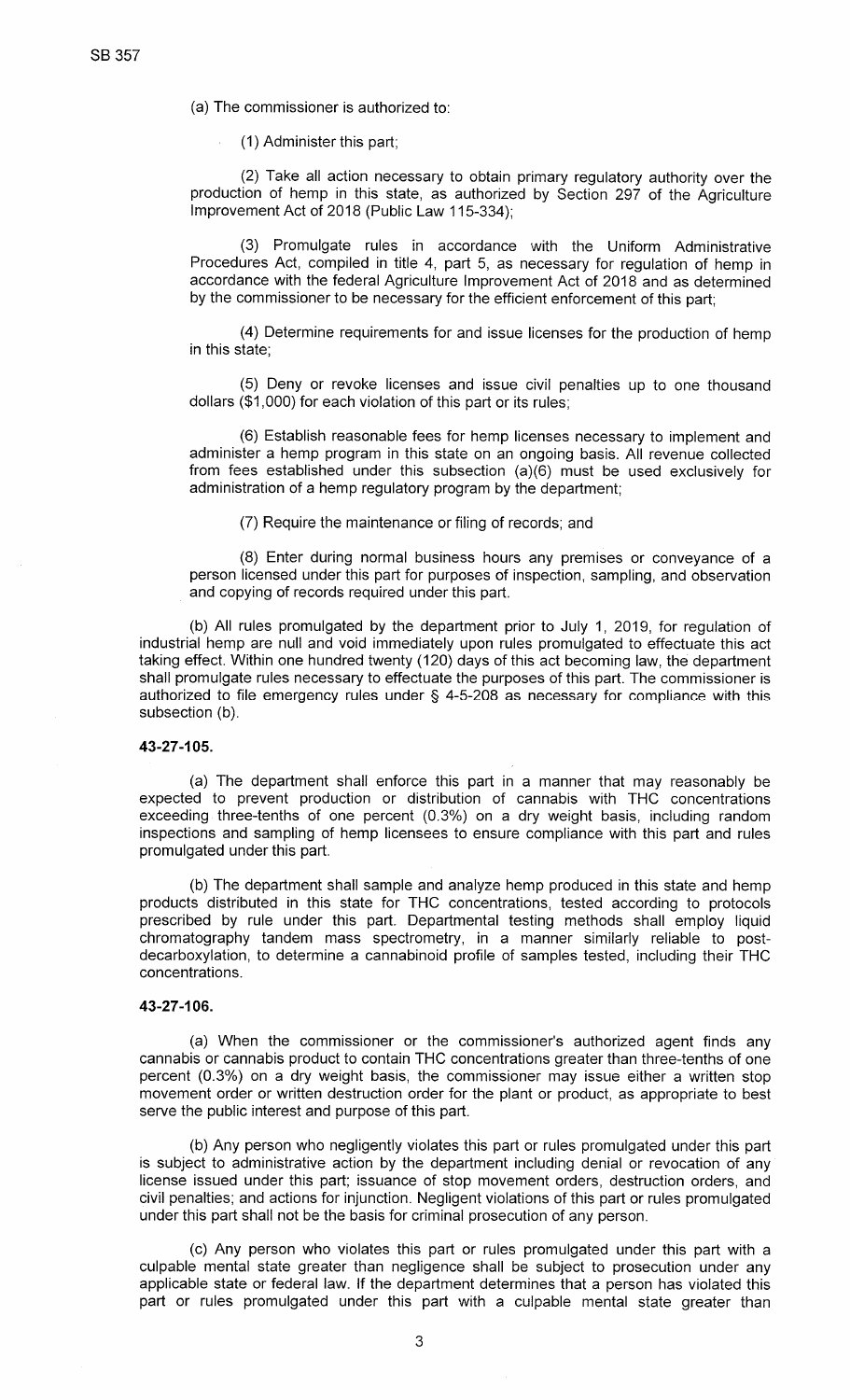negligence, the department shall report the matter to the Tennessee bureau of investigationand the United States attorney general.

(d) ln all proceedings brought to enforce this part, proof of testing consistent withrules promulgated under this part showing THC concentrations greater than three-tenths of one percent (0.3%), but not greater than one percent (1.0%), on a dry weight basis is primafacie evidence of a negligent violation of this part.

(e) ln all proceedings brought to enforce this part, the following are prima facieevidence of violation with a culpable mental state greater than negligence:

(1) Proof of testing consistent with rules promulgated under this part showingTHC concentrations greater than one percent (1.0%) on a dry weight basis;

(2) Three (3) violations within a five-year period for possession of rooted hempwithout a valid license issued by the department; or

(3) Violation of any stop movement or destruction order issued under this part.

(f) Any person whose license is revoked for violation of this part or rules promulgated under this part is ineligible for reissuance of the license for a period of at least five (5) years.

#### 43-27-107,

When the commissioner has reason to believe that a person is causing or has caused a violation of this part or the rules promulgated under this part, the commissioner may initiate proceedings in either the chancery court of Davidson County or the chancery court of the county where the violation occurred, for injunctive relief to prevent the continuance of theviolation or to correct the conditions resulting in the violation.

#### 43-27-108.

This part does not exempt any person from enforcement of statutes and rules applicable to particular uses of hemp, including, but not limited to, food safety statutes and rules for distribution of food products; feed statutes and rules for distribution of commercialfeed; and seed statutes and rules for distribution of seed.

SECTION 13. This act shall take effect upon becoming a law, the public welfare requiring it.